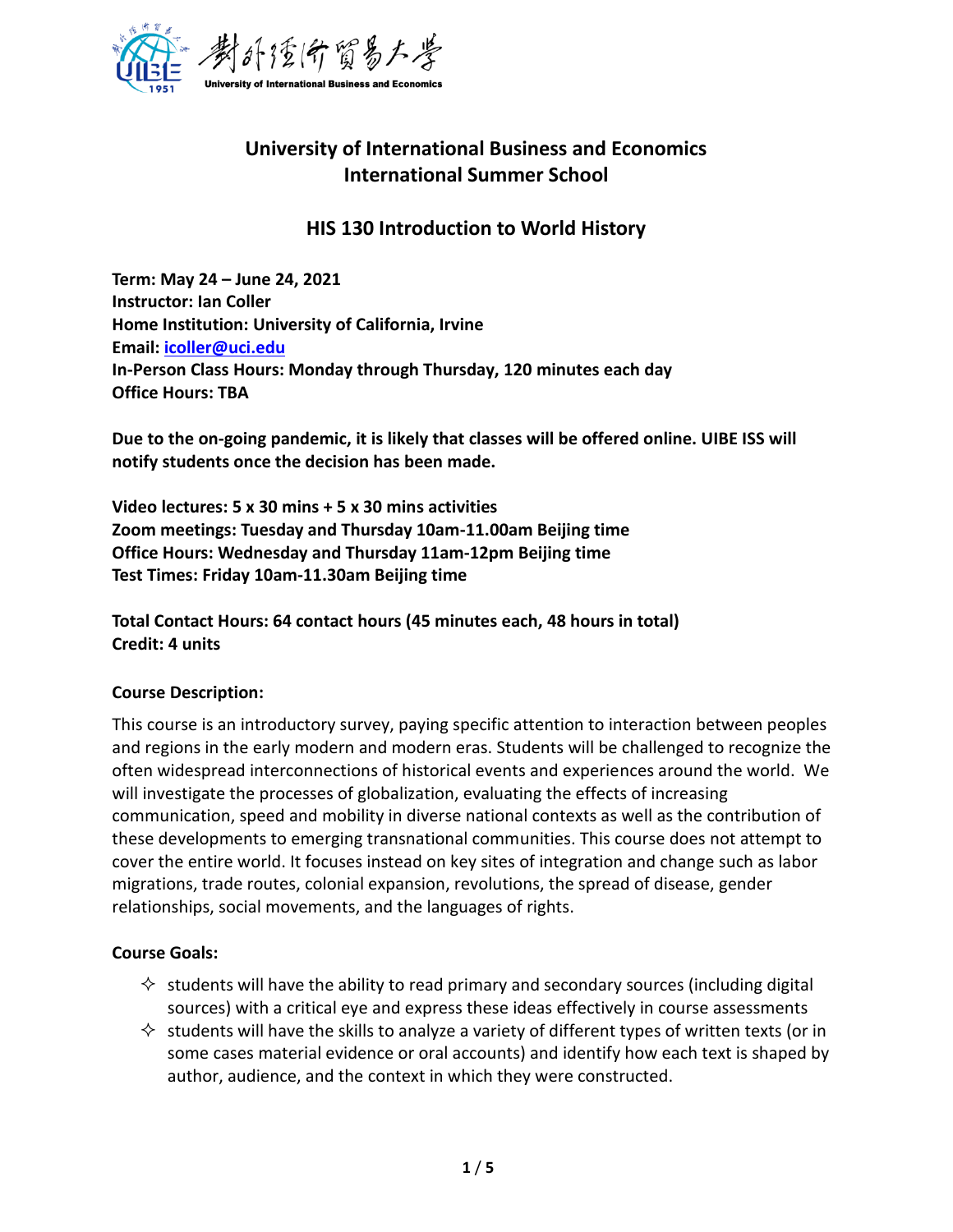

 $\Diamond$  students will demonstrate an understanding of the interactions between different parts of the world (or between different groups within a single society) and how these relationships have affected the development of respective regions, ethnicities or identities.

#### **Required Textbook:**

Peter von Sivers et al, Patterns of World History: Brief Third Edition, Volume Two from 1400 3rd Edition (Oxford UP, 2017), Chapters 22-31.

#### **Grading Policy:**

| $\Leftrightarrow$ Midterm Exam             | 100 points                             |
|--------------------------------------------|----------------------------------------|
| $\Leftrightarrow$ Final Exam               | 100 points                             |
| $\diamond$ 3 Quizzes @30 points            | 90 points                              |
| $\div$ 10 In-Class Assignments @3 points   | 30 points                              |
| $\Leftrightarrow$ Attendance/Participation | 50 points (lose 2 points for each non- |
| response)                                  |                                        |

 $\diamond$  Pop quiz at any time to determine that students have completed required activities.

#### **Total Course 370 points**

#### **Grading Scale:**

Assignments and examinations will be graded according to the following grade scale:

|           | 90-100 |    | 72-74    |
|-----------|--------|----|----------|
| А-        | 85-89  |    | 68-71    |
| B+        | 82-84  | ۰. | 64-67    |
|           | 78-81  |    | 60-63    |
| <b>B-</b> | 75-77  |    | below 60 |

#### **Class Rules:**

A summer course is an intense and fast-paced learning environment. Students must make a commitment to the course in order to earn a passing grade. To create a successful learning environment all students must adhere to the following rules:

- $\Diamond$  Students must complete all required activities within the time frame given
- $\diamond$  Students must attend all classes/zoom sessions or make alternative arrangements with the professor
- $\diamond$  Students will lose points for all classes/zoom sessions missed/failure to participate when called
- $\triangleright$  please avoid chatting, not paying attention during zoom session
- $\triangleright$  cheating, not doing your own work, incomplete assignments may lead to failure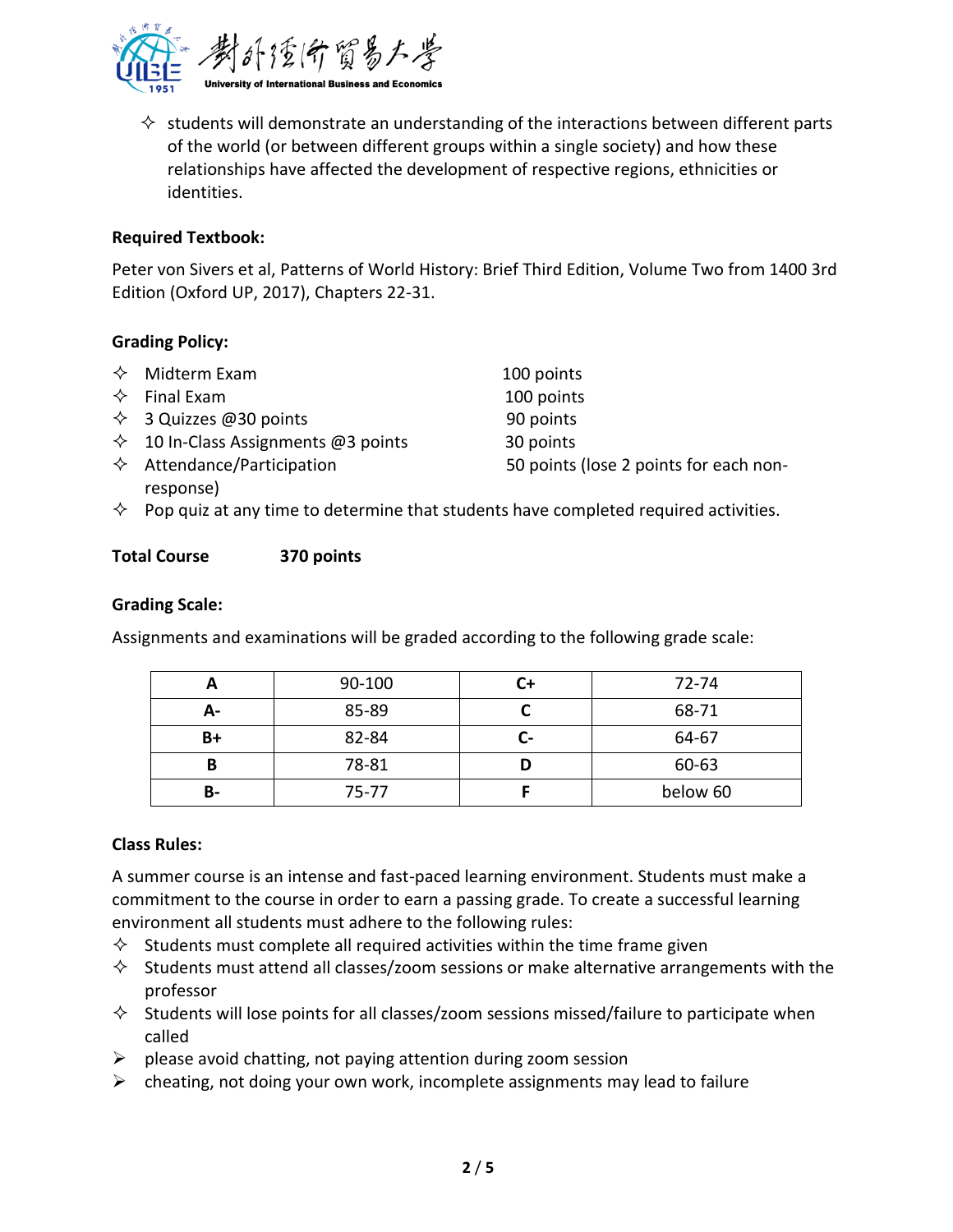

# **Attendance Policy:**

Attendance in class/zoom session is mandatory. If an absence is unavoidable, arrangements must be made in advance to avoid penalty. UIBE policy requires a medical certificate to be excused. Any unexcused absences may impact the student's grade. Moreover, UIBE policy is that a student who has missed more than one-third of the class (6 class times) of a course without prior arrangement will fail.

### **Course Schedule:**

### **Week 1 Age of Revolutions**

Reading: *Patterns of World History*

CH. 22. Patterns of Nation-States and Culture in the Atlantic World, 1750–1871

CH. 23. Creoles and Caudillos: Latin America in the Nineteenth Century, 1790–1917

### **VIDEOS: Please watch before Zoom session 1**

Lectures/Video 1: Conditions for Revolution Lectures/Video 2: The American Revolution Activity 1: The Declaration of Independence – due before test **Please watch before Zoom session 2** Lectures/Video 3:The French Revolution Activity 2: Image source exercise – due before test Lectures/Video 4 :The Haitian Revolution Lectures/Video 5: Latin American Revolutions **ZOOM sessions: Tue/Thu 10am-11.30am Beijing time** Tuesday*:* Introduction, Course description, outline, In-class activity 1 Thursday: In-class activity 2, Preparation for quiz 1 **QUIZ 1: released Friday of Week 1 10am, 1 hour to complete** 

# **Week 2 Progress and Modernity**

Reading: *Patterns of World History*

CH. 24. The Challenge of Modernity: East Asia, 1750–1910

CH. 25. Adaptation and Resistance: The Ottoman and Russian Empires, 1683–1908

# **VIDEOS: Please watch before Zoom session 1**

Lectures/Video 1: Europe and the Idea of Progress Lectures/Video 2: China and the Great Divergence Activity 1: Letter from Qianlong Emperor – due before test **Please watch before Zoom session 2** Lectures/Video 3: Japan and Modernization

Activity 2: Meiji Docs – due before test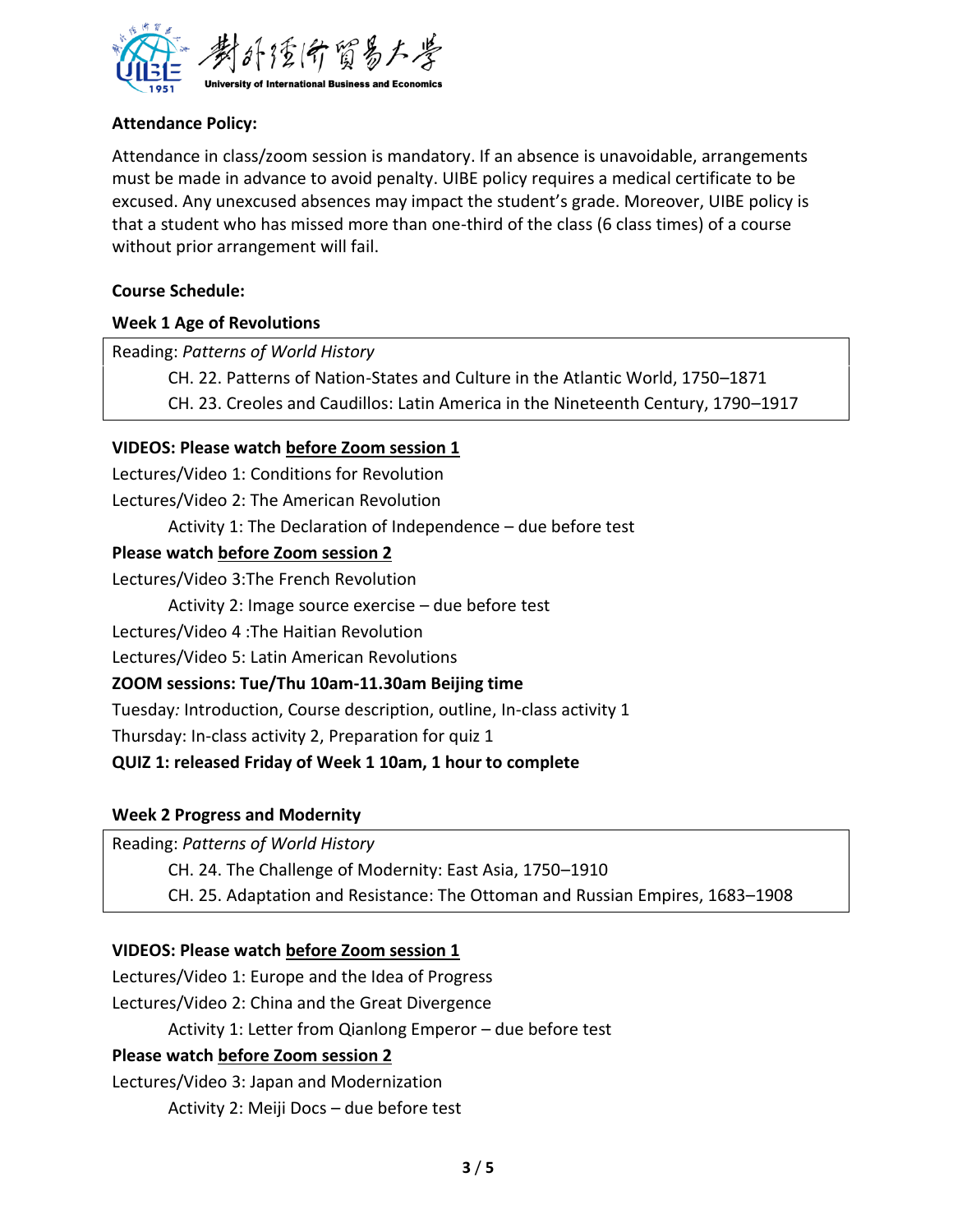

Lectures/Video 4 : The Ottoman Empire and Westernization Lectures/Video 5: Colonization in the Nineteenth Century **ZOOM sessions: Tue/Thu 10am-11.30am Beijing time** Tuesday Review of Quiz 1, In-class activity 1 Thursday : In-class activity 2, Preparation for quiz 2 **QUIZ 2: released Friday of Week 2 10am, 1 hour to complete**

# **Week 3 Industry and Empire**

Reading: *Patterns of World History*

CH. 26. Industrialization and Its Discontents, 1750–1914

CH. 27.The New Imperialism in the Nineteenth Century, 1750–1914

### **VIDEOS: Please watch before Zoom session 1**

Lectures/Video 1: The Industrial Revolution in Britain & Great Divergence

Activity 1: Child Labor

Lectures/Video 2: Labor and the Emergence of Socialism

Activity 2: Engels: Condition of the Working Class in Britain, Marx and Engels Communist Manifesto

### **Please watch before Zoom session 2**

Lectures/Video 3: Nations and Nationalism

Lectures/Video 4 : The Expansion of Empire

Lectures/Video 5: The Imperial World System

# **ZOOM sessions: Tue/Thu 10am-11.30am Beijing time**

Tuesday: Review of Quiz 2, In-class activity 1

Thursay: In-class activity 2, Preparation for Midterm

Midterm: Test on weeks 1-3 (8 short answer questions, must refer to sources) 2 hours to

complete

# **Midterm: released Friday of Week 3 10am, 1.5 hours to complete**

#### **Week 4 The World Crisis**

Reading: *Patterns of World History*

CH. 28. World Wars and Competing Visions of Modernity, 1900–1945

CH. 29. Reconstruction, Cold War, and Decolonization, 1945–1962

#### **VIDEOS: Please watch before Zoom session 1**

Lectures/Video 1: Origins of World War 1 Lectures/Video 2: Outcomes of World War 1 and Great Depression Activity 1: Wilson's 14 points